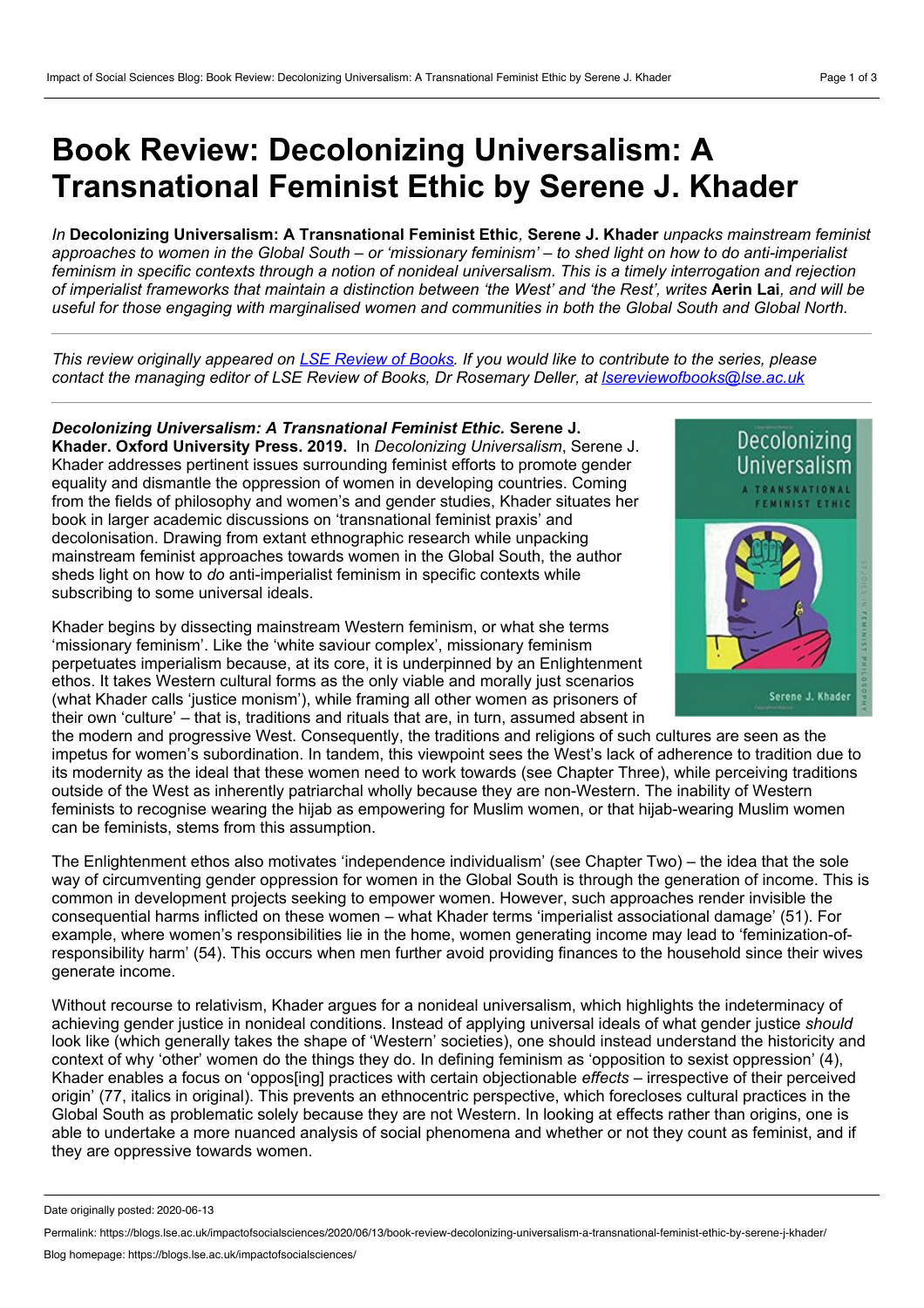In Chapter Four, Khader directs her attention to complementarian gender systems – where women and men have complementary roles (e.g. men work and women take care of the household). Contesting missionary feminists' disposition towards eliminating all forms of gender roles in favour of gender equality, Khader draws on existing ethnographic work to posit that feminists can still be in support of complementarian gender systems by following a stance of nonideal universalism. In a system where men are seen as guardians of women, it is possible for women to ensure survival through making men more accountable for being a good husband, for example (see 104-106).



Nonideal universalism recognises that while complementarianism may not be feminist because it places more vulnerability on women than men, it may be the best option in encouraging incremental improvements to women's wellbeing – 'justice-enhancing' rather than seeking a just ideal. Particularly in cases of severe poverty, imposing gender-role eliminativism might cause more harm to women. In such situations, a complete destruction of existing social systems (advocated by gender-role eliminativism) would render women even more vulnerable to violence and marginalisation. Instead, nonideal universalism recognises both the nonideal-ness of social conditions and the significance of social contexts and historical specificity that shape these conditions. For example, in Chapter Five, Khader illustrates how in contrast to Western notions, participation in social decision-making processes for women and communities in the Global South may not occur in the same sites as they do in the West. Feminised power in certain fields within the village where women have more capacity to influence decisions, for example, may not be seen as a legitimate source of power by missionary feminists simply because they occur in sites outside of public institutions recognised in the West (136-137).

Khader's succinct writing and clear articulation of complex philosophical concepts allow for a deeper grasp of abstract theory. In particular, her extensive use of examples from non-profit organisations to illustrate possible ways of applying nonideal universalism in the real world helps ground readers and prevents them from getting lost in too much abstraction. For example, the inclusion of the Freedom Without Fear Platform UK (45-48) as an example after an elaboration of the theoretical underpinnings of this book further compounds her arguments.

I also appreciate the organisation of the book. Since the author reiterates her main arguments and theoretical understandings across the book, it enables readers to approach each chapter as a standalone work with specific foci. Yet, at the same time, the interconnectedness of each theme – for example, individualism in Chapter Two and autonomy in Chapter Three – helps readers delve deeper into these conceptual structures.

Date originally posted: 2020-06-13

Permalink: https://blogs.lse.ac.uk/impactofsocialsciences/2020/06/13/book-review-decolonizing-universalism-a-transnational-feminist-ethic-by-serene-j-khader/